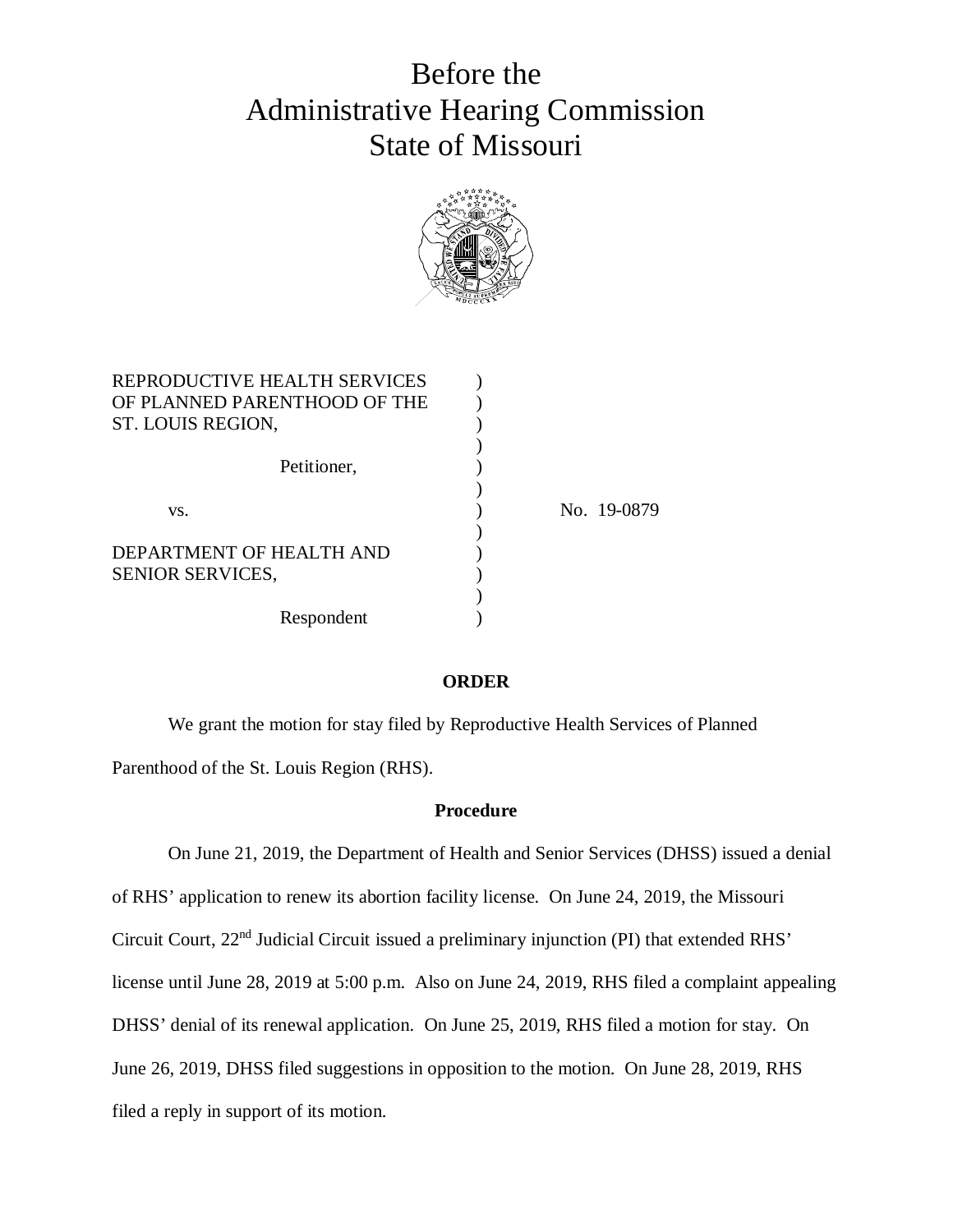# **Analysis**

This Commission has jurisdiction to hear RHS' complaint.<sup>1</sup> A stay preserves the *status* quo pending resolution of the case.<sup>2</sup> The *status quo* represents the last non-contested condition preceding the pending controversy.<sup>3</sup> By virtue of the PI issued by the  $22<sup>nd</sup>$  Judicial Circuit, RHS holds an effective abortion facility license. The statute governing our authority to grant a stay is in § 621.035, which provides in part:

> The administrative hearing commission may stay or suspend any action of an administrative agency pending the commission's findings and determination in the cause. The administrative hearing commission may condition the issuance of such order upon the posting of bond or other security in such amount as the commission deems necessary to adequately protect the public interest.

Consistent with that statute, 1 CSR 15-3.320(1) provides:

(1) Scope and Content. The commission may stay or suspend any action of an administrative agency pending the commission's findings and determination in the cause.

(A) All motions for stay of the action from which petitioner is appealing shall be in writing.

(B) The movant shall include in the motion:

1. The full name, address and telephone number of movant, any attorney representing movant and the respondent;

2. Suitable space in the caption for the commission to affix a case number;

3. A clear heading, Motion for Stay;

4. Facts showing why the commission should grant the stay, set forth in numbered paragraphs, each of which shall contain, as far as practical, a single set of circumstances; and

<sup>&</sup>lt;sup>1</sup> Section 197.221. Statutory references are to RSMo 2016, unless otherwise noted.

<sup>2</sup> *See Katz v. Anheuser-Busch, Inc*., 347 S.W.3d 533, 547-48 (Mo. App. E.D. 2011) (stay serves purpose of preserving status quo).

<sup>3</sup> *State on Inf. of McKittrick v. Americans Ins. Co.*, 173 S.W.2d 51, 52 (Mo. banc 1943).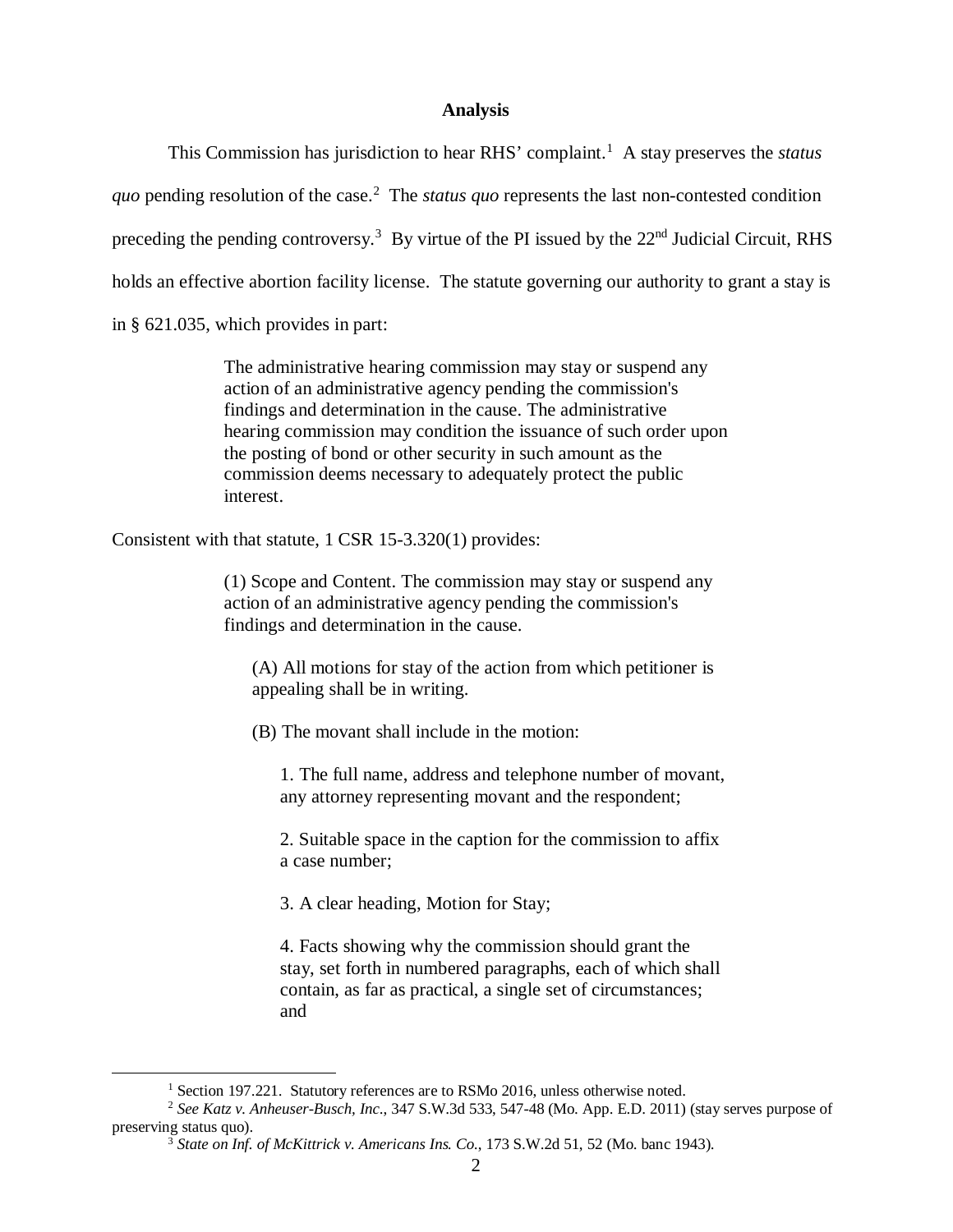5. A copy of any written notice of the action from which the petitioner is appealing.

(C) The movant or movant's legal counsel shall sign the motion.

"May" means an option, not a mandate.<sup>4</sup> The determination of whether a stay of an agency's decision is warranted must be based on a balancing of four factors:

- (1) the likelihood that the party seeking the stay will prevail on the merits;
- (2) the likelihood that the moving party will be irreparably harmed absent a stay;
- (3) the prospect that others will be harmed if a stay is granted; and
- (4) the public interest in granting a stay.<sup>5</sup>

The party seeking a stay must provide evidence as to each of these factors.<sup>6</sup> It is the movant's burden to justify the exercise of such an extraordinary remedy.<sup>7</sup> The movant must show that the probability of success on the merits and irreparable harm decidedly outweigh any potential harm to the other party or to the public interest if a stay is issued. $8$  In this order, we consider these four factors in turn.<sup>9</sup>

### Likelihood of Success on the Merits

A "likelihood of success" does not assure that a movant will ultimately prevail. Rather, it connotes an evaluation of the merits of the movant's position.<sup>10</sup> This inquiry should not involve rigid formulations or require exact certainty of an outcome.<sup>11</sup>

Section 197.215 provides that DHSS shall renew a license to an abortion facility that meets the requirements established in Chapter 197. DHSS may deny an application for renewal if it finds

<sup>4</sup>  *S.J.V. ex rel. Blank v. Voshage*, 860 S.W.2d 802, 804 (Mo. App. E.D. 1993).

<sup>5</sup>*State ex rel. Director of Revenue v. Gabbert*, 925 S.W.2d 838, 839-40 (Mo. banc 1996).

<sup>6</sup> *Id*.

<sup>7</sup> *Id*. 8 *Id*.

<sup>&</sup>lt;sup>9</sup> DHSS requested an opportunity for a hearing to present oral argument on RHS' motion for stay. Pursuant to 1 CSR 15-3.320(3), this Commission may grant such a request in its discretion. Both parties have filed detailed briefs that clearly outline their positions along with multiple exhibits that sufficiently detail the factual underpinning of these claims. Because of the detail and clarity of these filings, we see no need for a hearing.

<sup>10</sup> *See D.M. by Bao Xiong v. Minnesota State High Sch. League*, 917 F.3d 994, 1000 (8th Cir. 2019).

<sup>11</sup> *See Dataphase Sys., Inc. v. C L Sys., Inc*., 640 F.2d 109, 113 (8th Cir. 1981).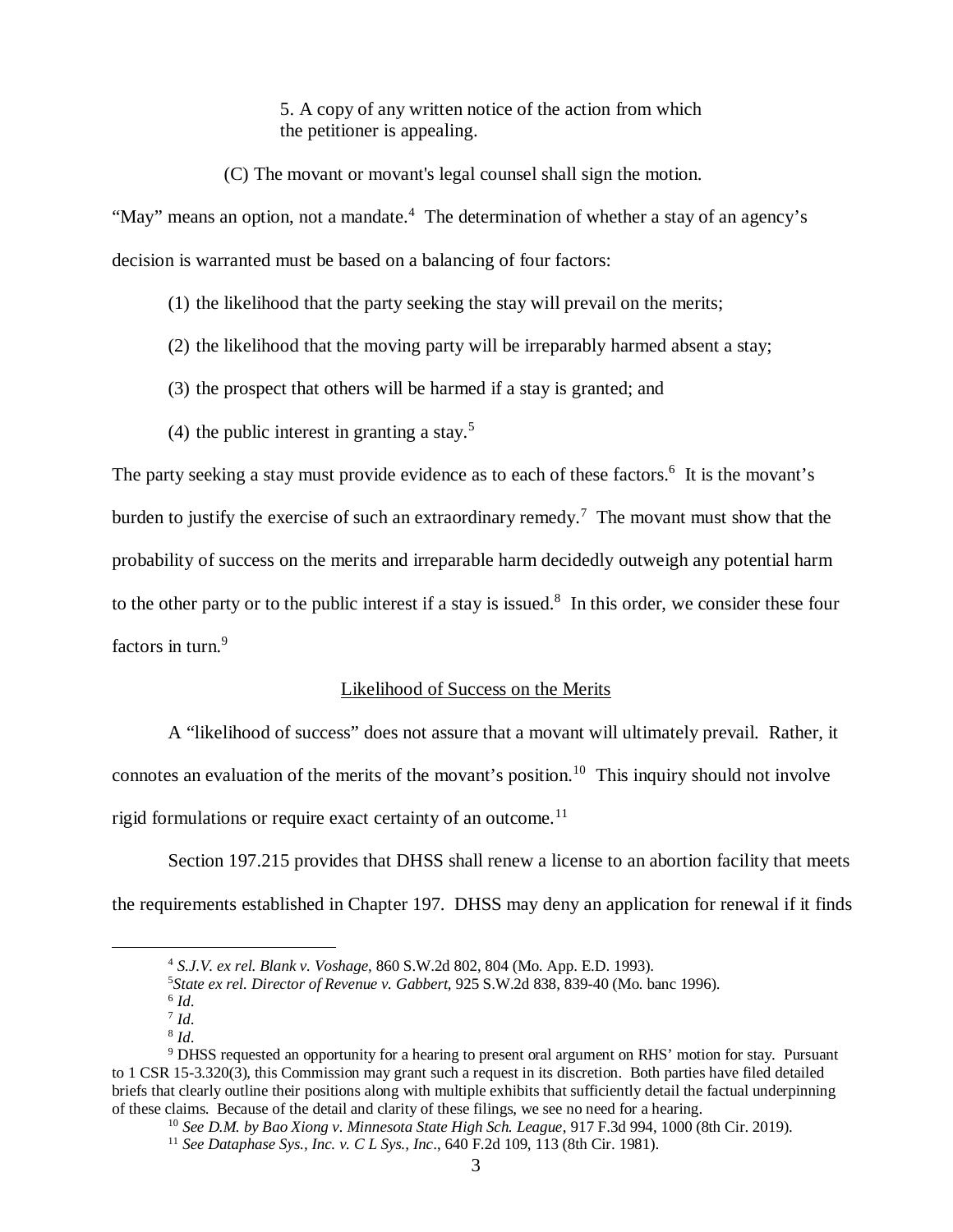a "substantial failure" to comply with those requirements, if the applicant or its affiliate persons have been found guilty of certain crimes, or if the applicant's licensure status or records indicate granting a license would be detrimental to the public interest.<sup>12</sup> In this case, DHSS denied RHS' application under the first provision, specifically:

> [DHSS] finds—based on serious, extensive unresolved deficiencies cited in the [Statement of Deficiencies] and the absence of an acceptable corrective-action plan from RHS with respect to those deficiencies—that there has been a substantial failure to comply with the requirements of sections 197.200 to 197.240 RSMo. The Department therefore denies RHS's application for a license renewal. This denial does not preclude RHS from submitting an application for license at any time, provided outstanding deficiencies are resolved. $[13]$

DHSS' June 21, 2019 denial letter outlines five specific violations to support its denial.

We summarize those violations as follows:

- RHS failed to cooperate with DHSS' investigation by failing to procure interviews with medical staff that provided patient services at RHS.
- Two failed abortions occurred at RHS. This fact in conjunction with RHS' failure to procure interviews of treating physicians means that RHS failed to provide assurances that such failures will not be repeated.
- RHS disregarded guidance from the American College of Obstetricians and Gynecologists (ACOG) by performing abortion services on a patient while unprepared for the possibility that said patient may have suffered severe hemorrhaging at RHS' facility. This fact in conjunction with RHS' failure to procure interviews of treating physicians means that RHS failed to provide assurances that such failures will not be repeated.
- In two instances, RHS failed to comply with  $\S$  188.027 in that physician(s) who did not perform patients' abortions delivered statutory informed consent disclosures. RHS refused to accept these instances as deficiencies and failed to provide assurance that those failures will not be repeated.
- In one instance, RHS failed to document a failed abortion as a complication in an individual abortion report as required by § 188.052 and consequently failed to submit a complication report for this instance as required by 19 CSR 30-30.060(3)(H). This failure resulted from an "inaccurate pelvic examination."<sup>14</sup> RHS refused to accept this instance as a deficiency and failed to provide assurance that such failures will not be repeated.

<sup>&</sup>lt;sup>12</sup> Section 197.220.

<sup>13</sup> Ex. D to Sugg. in Opp. at 4.

<sup>14</sup> *Id*.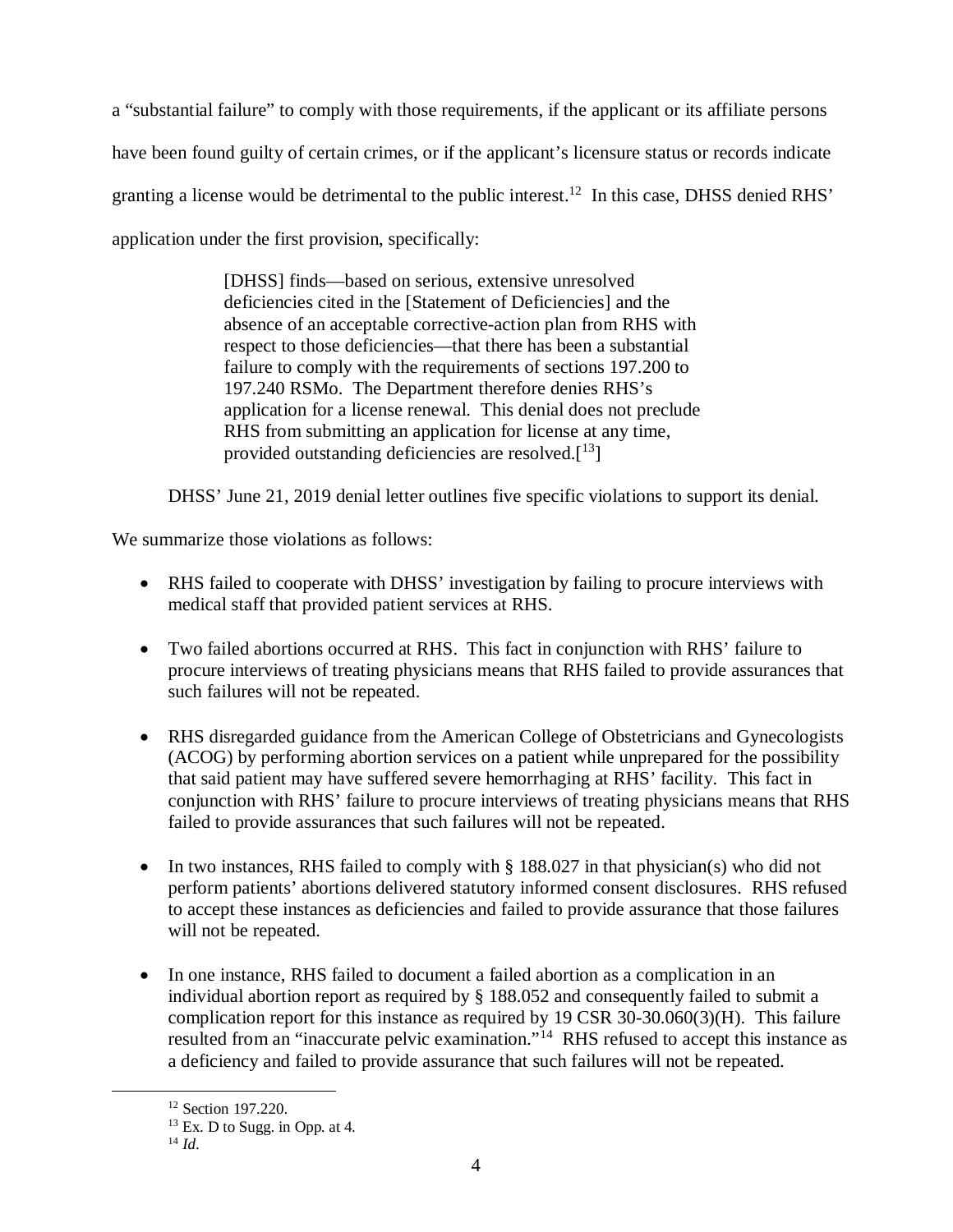RHS argues that it submitted a complete renewal application that met all requirements for licensure and that DHSS possesses neither a legal basis nor substantial evidence to support its grounds for denial. RHS specifically argues that Chapter 197 and DHSS regulations do not require it to procure the interviews DHSS requested.

Three of DHSS' five stated failures rest, in whole or in part, on the absence of physician interviews. DHSS argues RHS must procure these interviews. In support of this position, DHSS

cites § 197.230.1, RSMo Supp. 2018:

The department of health and senior services *shall make, or cause to be made, such inspections and investigations as it deems necessary*. The department may delegate its powers and duties to investigate and inspect ambulatory surgical centers or abortion facilities to an official of a political subdivision having a population of at least four hundred fifty thousand if such political subdivision is deemed qualified by the department to inspect and investigate ambulatory surgical centers. The official so designated shall submit a written report of his or her findings to the department and the department may accept the recommendations of such official if it determines that the facility inspected meets minimum standards established pursuant to sections 197.200 to 197.240.

(Emphasis added).

DHSS interprets this section to provide broad authority to conduct investigations in the

manner it deems fit. DHSS reads this authority together with 19 CSR 30-30.050(2)(I), which

provides:

No license shall be issued or renewed by the department until the department has inspected the facility and determined that it is in compliance with all requirements of applicable regulations and statutes.

In DHSS' interpretation, these provisions mean that it must deny RHS' application because it cannot determine RHS complied with applicable statutes and regulations without the interviews it seeks. At this point, we find DHSS' position unpersuasive.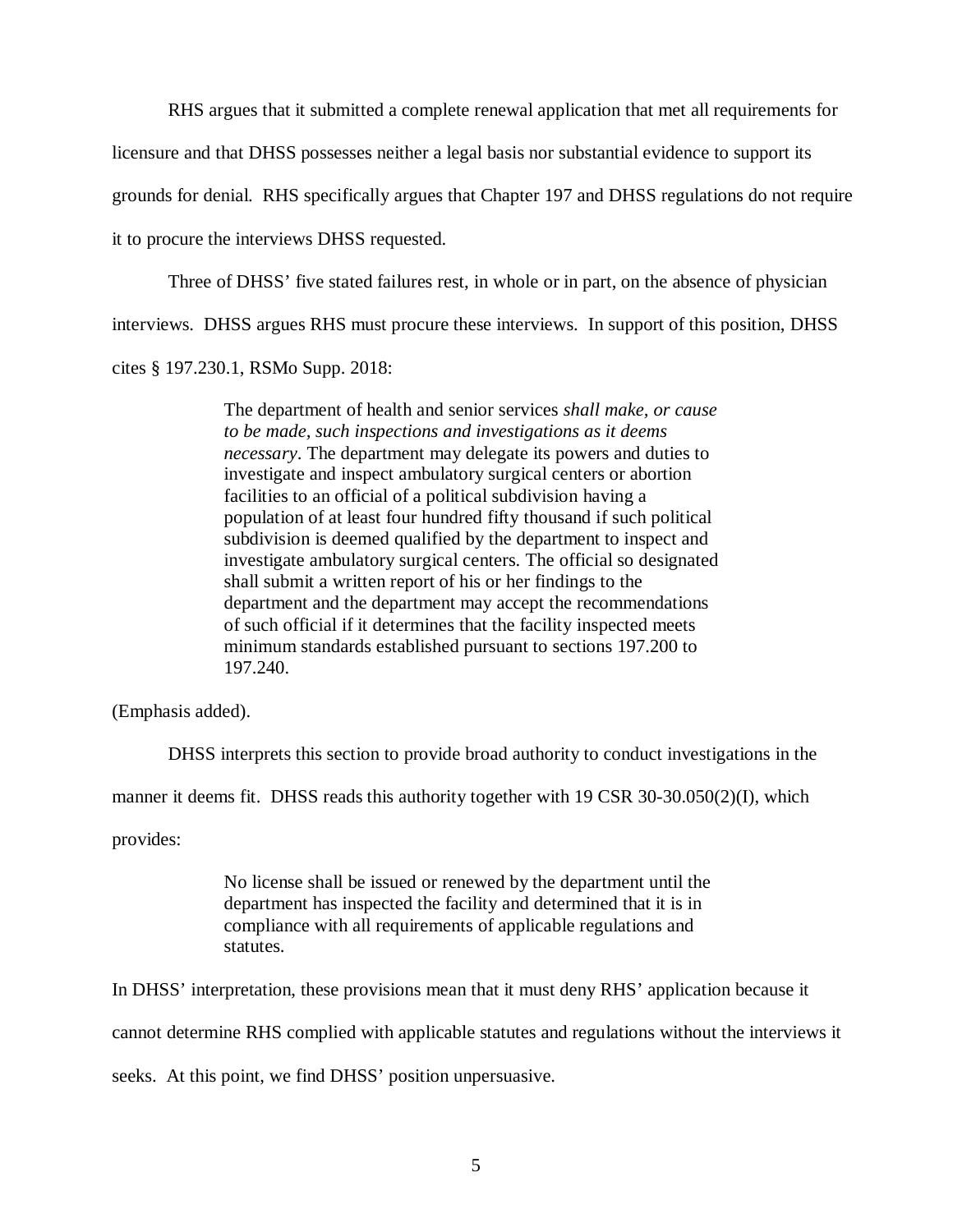Our review of the applicable statutes and rules finds no provision that affirmatively provides an obligation for DHSS to make, or RHS to procure, such interviews. As stated in the  $22<sup>nd</sup>$  Judicial Circuit's first PI, "to the extent that Respondents are relying upon 19 C.S.R. 30-30.050(2)(I) to indefinitely delay the decision or official action on Petitioner's application for renewal of its license, it appears that regulation conflicts with the procedure identified in Chapter 197 for licensing of abortion facilities."<sup>15</sup> Similarly, we find that to the extent DHSS relies on 19 CSR 30-30.050(2)(I) to provide an affirmative cause to deny licensure for failure to procure physician interviews, we find it conflicts with Chapter 197. That regulation provides only that DHSS must inspect an abortion facility and determine compliance with regulations and statutes before issuing a license. Section 197.230 requires DHSS to make or cause investigations to be made as it sees fit, but provides no explicit authority for what those investigations must entail. We find nothing to preclude DHSS from making inferences from the absence of these interviews as it has in this case. However, the absence of these interviews in itself does not constitute a failure to comply with licensure requirements.

Although DHSS has cited two other failures to comply with Chapter 197 and its pertinent regulations, the crux of its finding of cause to deny RHS' license lies in its failure to procure interviews. In DHSS' own words:

> The troubling incidents of patient care under review in this case, while serious, are the sorts of incidents that can and should be addressed through the regulatory process without resulting in a non-renewal. Indeed, in this very case, RHS and the Department have managed to resolve every deficiency for which the noncooperation of RHS and its physicians did not obstruct its resolution. *The non-cooperation of RHS and its physicians thus*

<sup>15</sup> *Reproductive Health Services v. Parson*, No. 1922-CC02395, Order dated June 10, 2019.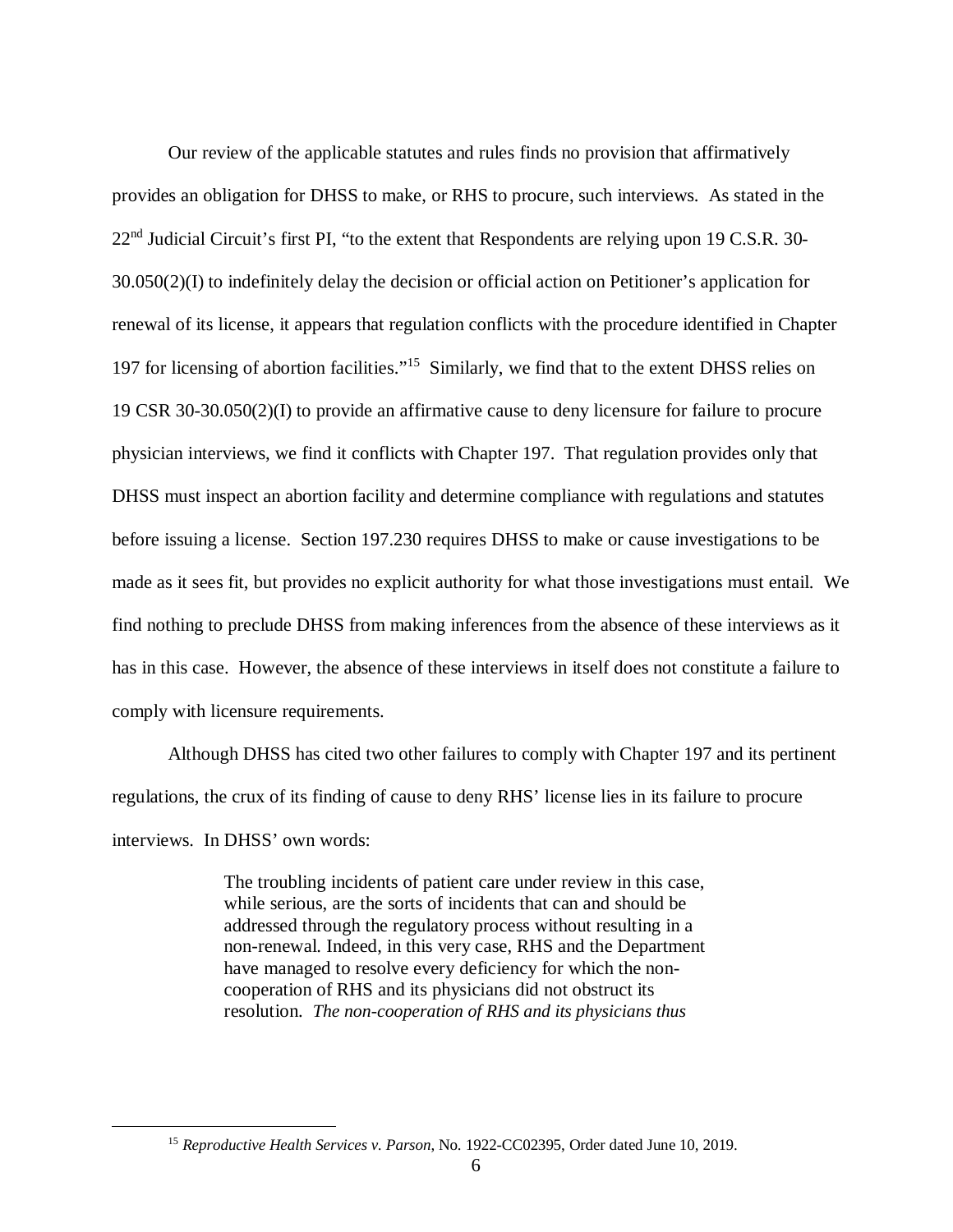*presents the final, critical obstacle preventing the renewal of RHS's license.*[ 16]

(Emphasis added). Because DHSS relies substantially on the lack of these interviews as grounds for denial, we find there is a likelihood that RHS will succeed in its claim.

# Threat of Irreparable Harm

RHS argues it will suffer irreparable harm because it will lose its license as an abortion facility. DHSS does not dispute that RHS will suffer actual harm. Instead, DHSS argues this harm is of RHS' own making by virtue of its failure to procure physician interviews. It is true that parties cannot claim a threat of irreparable harm based on an "injury of their own making."<sup>17</sup> But as discussed above, we find nothing in Chapter 197 or DHSS' regulations that would authorize cause for denial based on the absence of these interviews. Therefore, we find that RHS would suffer irreparable harm if a stay is not issued.

#### Balancing Harms

DHSS argues that granting a stay would effectively end administrative regulation of all licensees in the Missouri. Because a stay merely maintains the *status quo*, and is not a ruling on the merits, we cannot say that the harm to other interested parties would be greater if the stay is granted. Furthermore, this Commission's decisions do not have precedential authority.<sup>18</sup> Therefore, we do not believe this stay will effectively end administrative regulation of all licensees in Missouri.

#### Public Interest in Granting a Preliminary Injunction

The issue of abortion entails great public interests for opponents and proponents. However, the only issue before us at this time is a motion to stay the expiration of a statutory license. Consequently, the public interest of our concern is the procedural due process of licensees to

 $16Sugg.$  in Opp. at 25-26.

<sup>17</sup> *See Long by Long v. Robinson*, 432 F.2d 977, 981 (4th Cir. 1970).

<sup>18</sup> *Central Hardware Co. v. Director of Revenue*, 887 SW.2d 593, 596 (Mo. banc 1994).